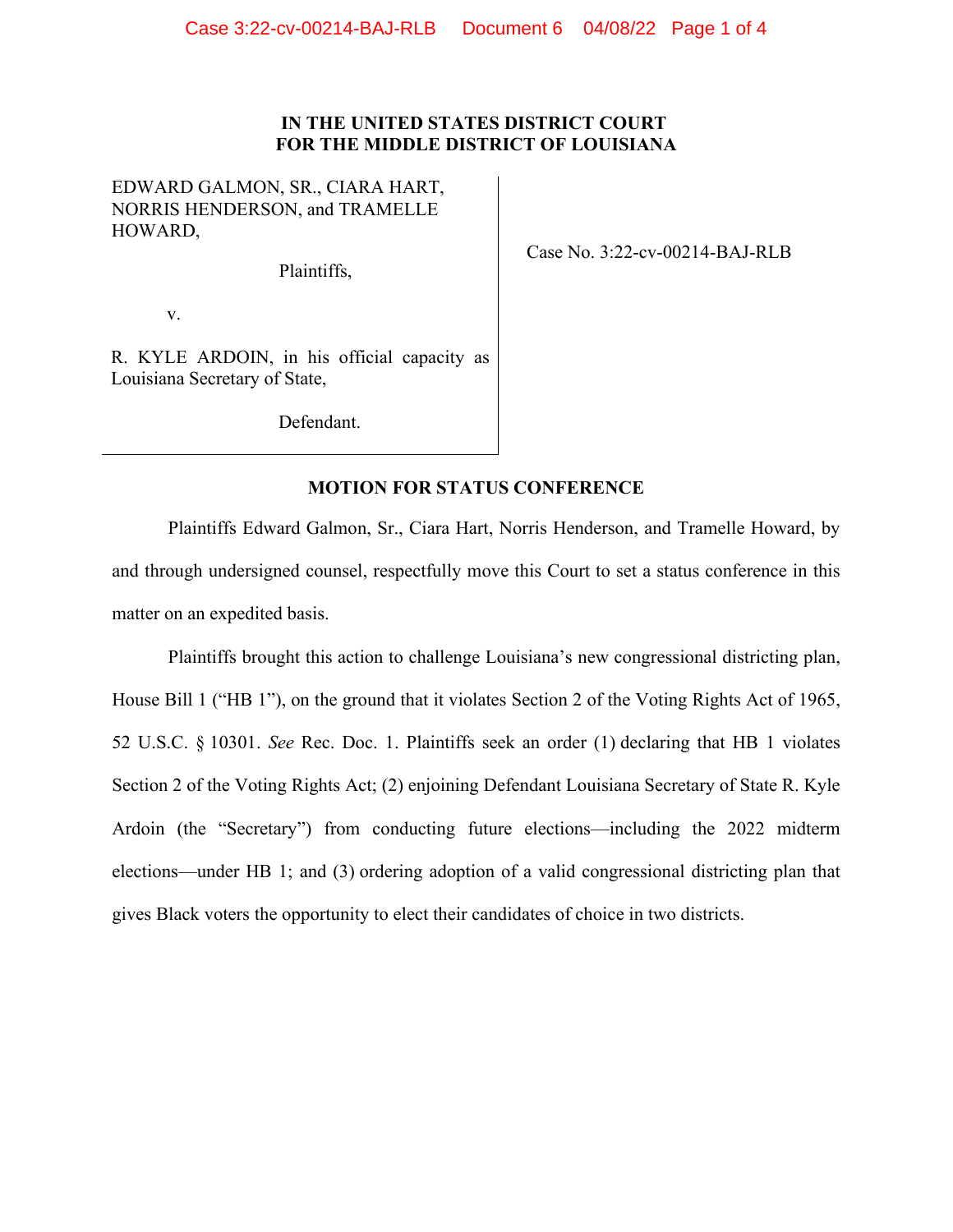The qualifying period for Louisiana's congressional candidates is set to commence on July 20, with early voting beginning at the end of October. [1](#page-1-0) Given the need to timely adjudicate Plaintiffs' claims well enough in advance of the upcoming election to accommodate the implementation of a remedial map, Plaintiffs respectfully request that this Court set an immediate status conference.

Plaintiffs further propose that the Court adopt the following briefing and hearing schedule for the motion to intervene filed by the presiding officers of the Louisiana Legislature, *see* Rec. Doc. 5, and Plaintiffs' forthcoming motion for preliminary injunction:

| Deadline for responses to motion of the<br>presiding officers of the Louisiana<br>Legislature to intervene | <b>April 13, 2022</b>           |
|------------------------------------------------------------------------------------------------------------|---------------------------------|
| Deadline for Plaintiffs' motion for<br>preliminary injunction                                              | <b>April 15, 2022</b>           |
| Deadline for opposition(s) to Plaintiffs'<br>motion for preliminary injunction                             | <b>April 22, 2022</b>           |
| Deadline for reply in support of Plaintiffs'<br>motion for preliminary injunction <sup>2</sup>             | <b>April 27, 2022</b>           |
| Hearing on Plaintiffs' motion for<br>preliminary injunction                                                | Week of May 2 or May 9,<br>2022 |

<span id="page-1-0"></span><sup>&</sup>lt;sup>1</sup> The dates of the candidate-qualifying period and other election deadlines can be found on the Secretary's website. *See 2022 Elections*, La. Sec'y of State, https://www.sos.la.gov/ElectionsAndVoting/ PublishedDocuments/ElectionsCalendar2022.pdf (last visited Apr. 8, 2022).

<span id="page-1-1"></span><sup>&</sup>lt;sup>2</sup> Pursuant to Local Rule  $7(f)$ , Plaintiffs will seek leave of the Court to file a reply memorandum in support of their motion for preliminary injunction.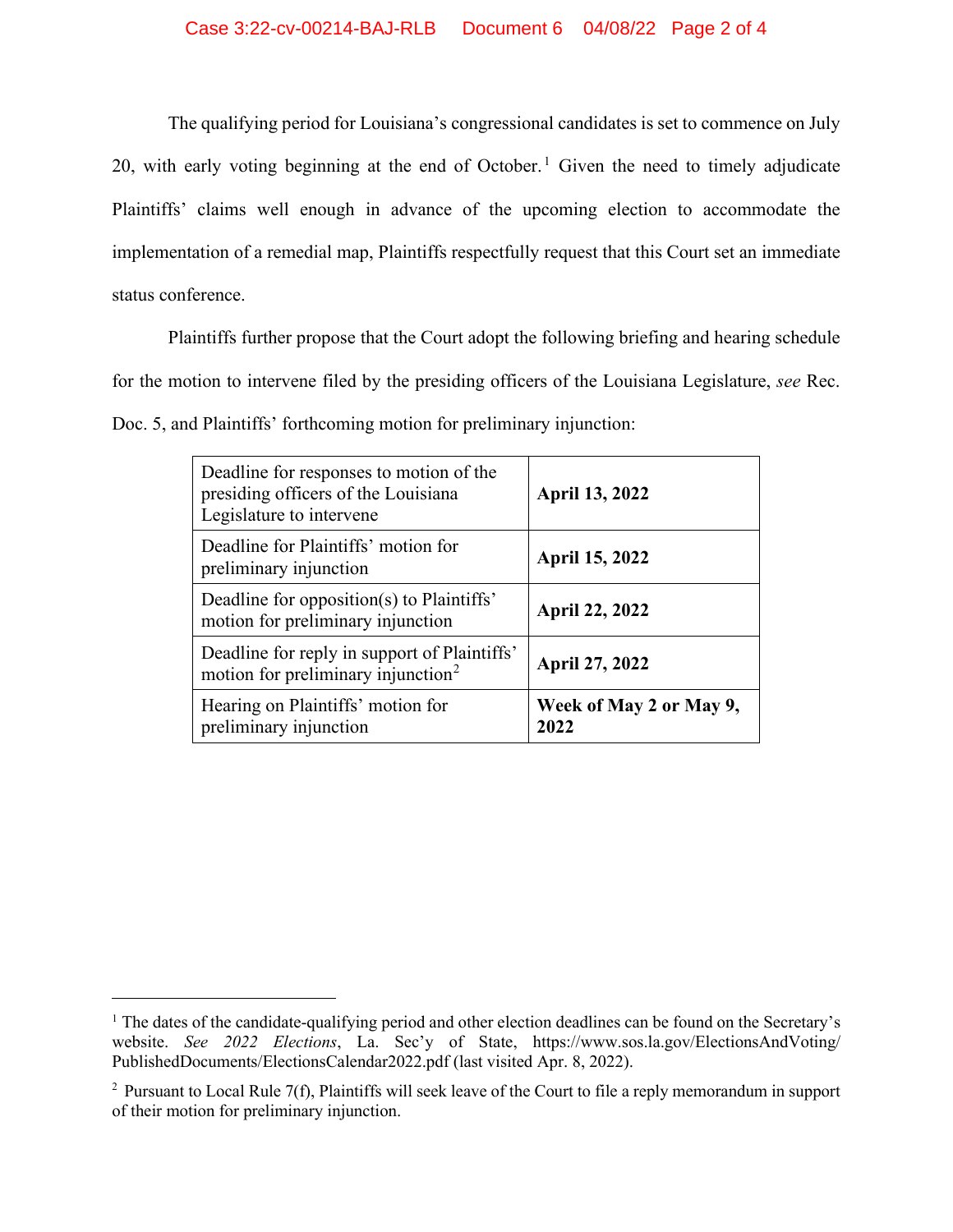By: s/*Darrel J. Papillion* Darrel J. Papillion (Bar Roll No. 23243) Renee C. Crasto (Bar Roll No. 31657) Jennifer Wise Moroux (Bar Roll No. 31368) **WALTERS, PAPILLION, THOMAS, CULLENS, LLC** 12345 Perkins Road, Building One Baton Rouge, Louisiana 70810 Phone: (225) 236-3636 Fax: (225) 236-3650 Email: papillion@lawbr.net Email: crasto@lawbr.net Email: jmoroux@lawbr.net

Dated: April 8, 2022 Respectfully submitted,

Abha Khanna\* Jonathan P. Hawley\* **ELIAS LAW GROUP LLP** 1700 Seventh Avenue, Suite 2100 Seattle, Washington 98101 Phone: (206) 656-0177 Facsimile: (206) 656-0180 Email: akhanna@elias.law Email: jhawley@elias.law

Lalitha D. Madduri\* Olivia N. Sedwick\* Jacob D. Shelly\* **ELIAS LAW GROUP LLP** 10 G Street NE, Suite 600 Washington, D.C. 20002 Phone: (202) 968-4490 Facsimile: (202) 968-4498 Email: lmadduri@elias.law Email: osedwick@elias.law Email: jshelly@elias.law

*Counsel for Plaintiffs*

\**Pro hac vice* application forthcoming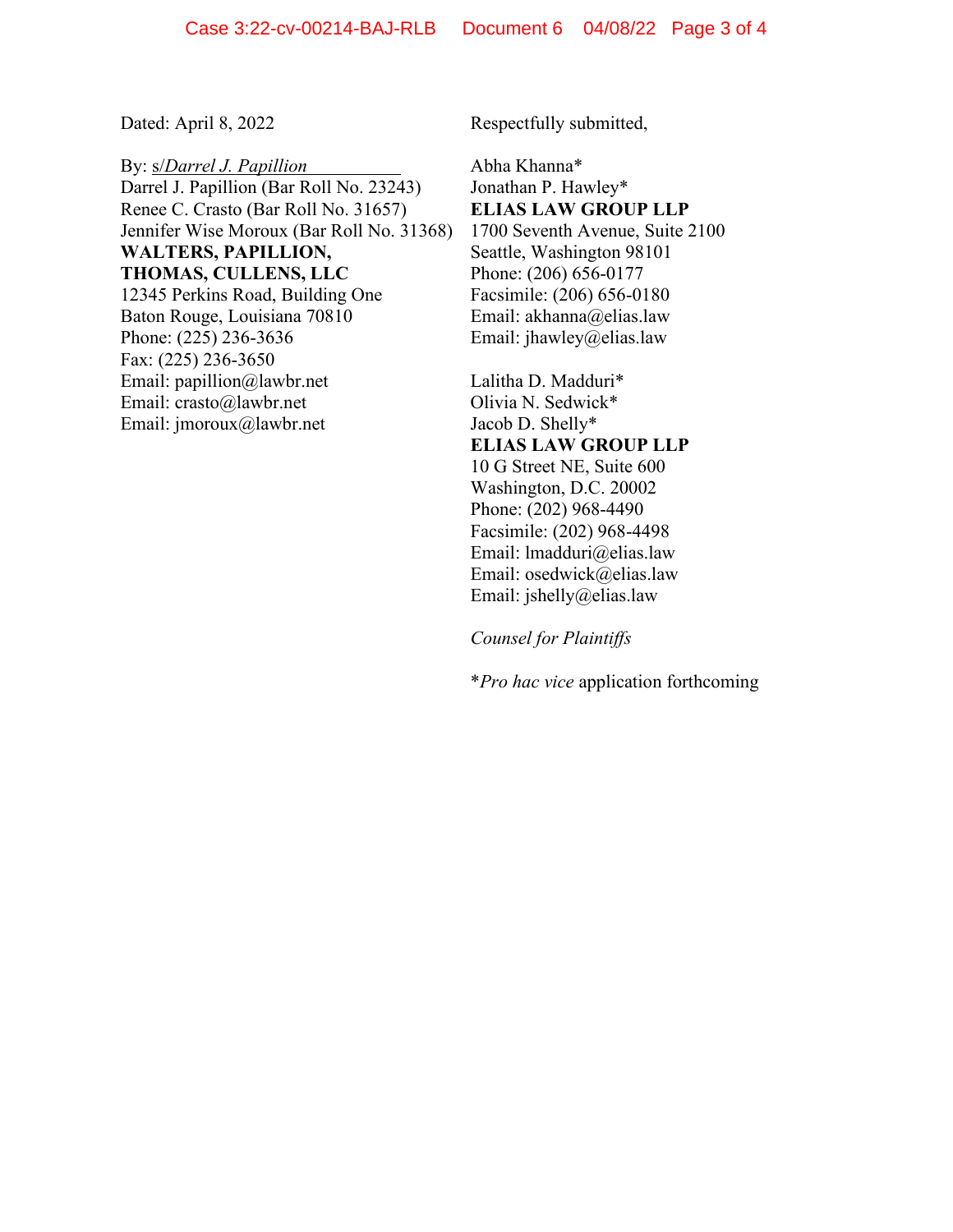## **CERTIFICATE OF SERVICE**

I HEREBY CERTIFY that a copy of the foregoing has been filed electronically with the Clerk of Court using the CM/ECF filing system. Notice of this filing will be sent: (1) to counsel of record for the Proposed Legislative Intervenors via operation of the Court's electronic filing system; and (2) to counsel for the Defendant via electronic mail to Jennifer Bollinger, in-house counsel for the Louisiana Secretary of State; and Angelique Duhon Freel, Carey T. Jones, and Jeffrey Wale, attorneys for the Louisiana Attorney General.

Baton Rouge, Louisiana, this 8th day of April, 2022.

**s/** *Darrel J. Papillion*\_\_\_\_ Darrel J. Papillion